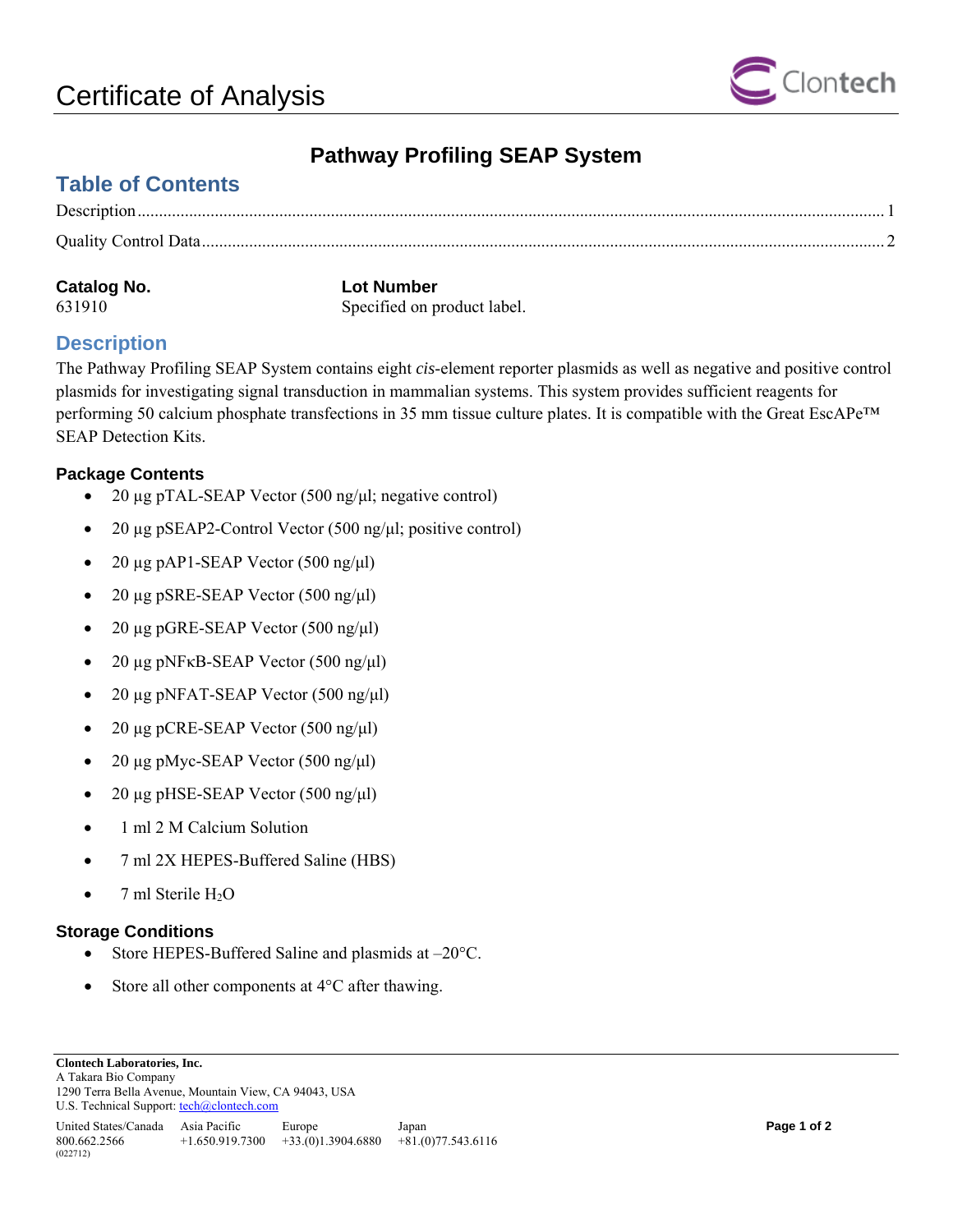# <span id="page-1-0"></span>Certificate of Analysis Cat. No. 631910

Pathway Profiling SEAP System

### **Shelf Life**

• 1 year from date of receipt under proper storage conditions.

### **Shipping Conditions**

• Dry ice  $(-70^{\circ}C)$ 

#### **Product User Manuals**

User manuals for Clontech products are available for download at [www.clontech.com/manuals.](http://www.clontech.com/manuals) The following user manuals apply to this product:

• Pathway Profiling System User Manual (PT3286-1)

### **Quality Control Data**

- 1. Each vector was tested for purity and identity by restriction digest analysis. Plasmid purity was also verified by  $A_{260}/A_{280}$ .
- 2. This lot of 2X HEPES-buffered saline (HBS) was verified to have a pH between 7.05 and 7.12 at room temperature (20°C).
- 3. 293 cells were transfected with pAcGFP-C1 using the reagents provided in this system. Transfection efficiency was determined to be at least 25% using the method described in the User Manual.